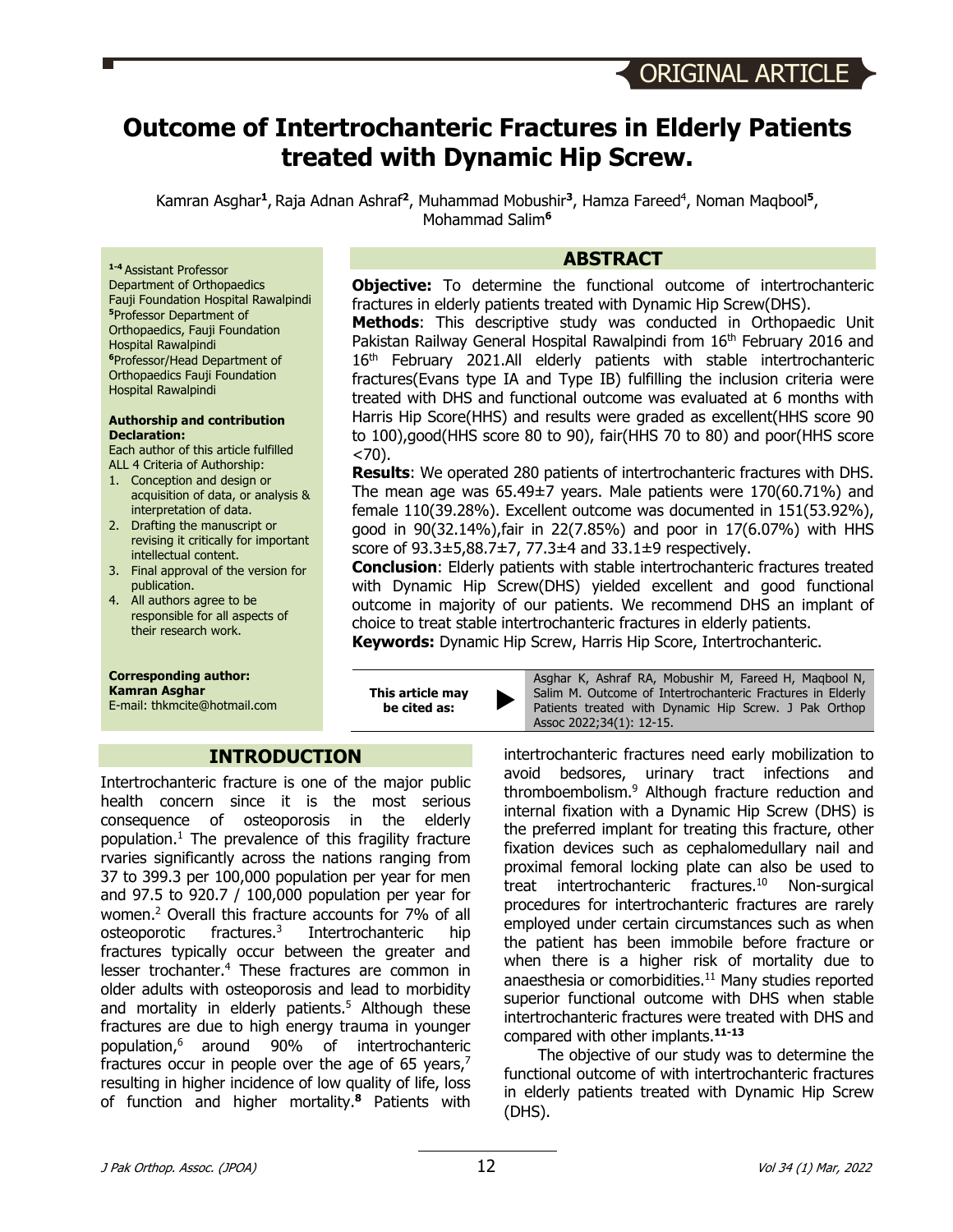#### **METHODS**

We conducted this descriptive study in Orthopaedic Unit Pakistan Railway General Hospital Rawalpindi from  $16<sup>th</sup>$  February 2016 and  $16<sup>th</sup>$  February 2021.All patients with 60 years and above having stable intertrochanteric fractures(Evans type IA and Type IB) presented to Accident and Emergency department and OPD of our hospital within a week of sustaining the fractures were included in our study. Polytrauma patients requiring surgical intervention for other fractures or abdominal, thoracic and head injuries were excluded. Patients with pathological fractures, open fractures, re-surgery and those who could not completed the follow up were excluded.

The study was approved by the Institutional Review Board of our hospital. Informed consent was obtained from all the participants of our study. Complete history, clinical examination and relevant investigations were carried out in all the patients. Fractures were radiologically classified as per Evans classification**<sup>14</sup>** of intertrochanteric fractures.

After optimizing the general condition of the patients surgery was performed on elective operation day on traction table using image intensifier. Spinal or general anaesthesia was used for surgery. All surgeries were performed by the same team following identical standard surgical technique. Fracture was reduced with traction and manipulation and confirmed with image intensifier. Fixation was done with 4 hole 135° angle slide plate DHS(® Esmeco) and appropriate lag screw positioned in the posterioinferior portion of femur neck and maintaining the tip apex distance(TAD) fulfilling the inclusion criteria were treated with DHS and functional outcome was < 25 millimeter. Supervised physiotherapy was initiated on first post operative day.All the patients were instructed for follow up visits at  $2<sup>nd</sup>$  week and then every  $4<sup>th</sup>$  week for 6 months. In each visit patients were assessed clinically and radiologically. At  $6<sup>th</sup>$  months follow up functional outcome was assessed with Harris Hip Score (HHS)**<sup>15</sup>** and results were graded as excellent(HHS score 90 to 100),good(HHS score 80 to 90),fair(HHS 70 to 80) and poor(HHS score <70).

The data was analyzed with SPSS version 23.Important qualitative variables were represented as frequency and percentage while quantitative variables as mean and standard deviation (SD). Comparison of HHS among fracture type, gender and side was compared and  $P$  value was calculated with independent sample t test.  $P$  value < 0.05 was considered significant.

#### **RESULTS**

In this study 280 patients of stable intertrochanteric fractures were treated with DHS. The mean age was 65.49±7 years. Majority(60.71%,n=170) of our patients were male while female patients were 110(39.28%).The aetiology of fracture was simple fall in 172(61.42%) ,road traffic accidents in 85(30.35%) and physical assault in 23(6.21%).Right sided intertrochanteric fracture was present in 182(65%) and left in 98(35%).The type of fracture was Evan type IA in 178(63.57%) and type IB in 98(35%) patients. Primary union was achieved in 271(96.78%) patients without additional surgeries. Excellent functional outcome was documented in 151(53.92%), good in 90(32.14%),fair in 22(7.85%) and poor in 17(6.07%) with HHS score of 93.3±5,88.7±7 , 77.3±4 and 33.1±9 respectively. No statistically significant difference(P value > 0.05) was noted in HHS when comparison was made among type of fracture, gender and side of fracture. Superficial surgical site infection was the predominant complication(7.85%,n=22) documented in our study as shown in table I. All the complications were treated accordingly ranging from conservative treatment to debridement and revision. Data was presented in table where necessary.

| S. No | <b>Post operative Complications</b> | <b>Number of patients</b> | Percentage |
|-------|-------------------------------------|---------------------------|------------|
|       | Superficial surgical site infection |                           | 7.85%      |
|       | Deep infection                      |                           | 1.78%      |
|       | Limb shortening                     |                           | 1.42%      |
|       | Lag screw cut out                   |                           | 1.42%      |
|       | Lag screw migration                 |                           | 0.71%      |

| Table I: Post operative complications in our study. |  |
|-----------------------------------------------------|--|
|-----------------------------------------------------|--|

#### **DISCUSSION**

In our study we treated 280 elderly patients of intertrochanteric fractures with DHS and documented excellent functional outcome in 151(53.92%), good in 90(32.14%),fair in 22(7.85%) and poor in 17(6.07%) patients. Alam and Jan**<sup>16</sup>** treated 86 patients of intertrochanteric fractures with DHs and noted excellent functional outcome in 18(24.66%),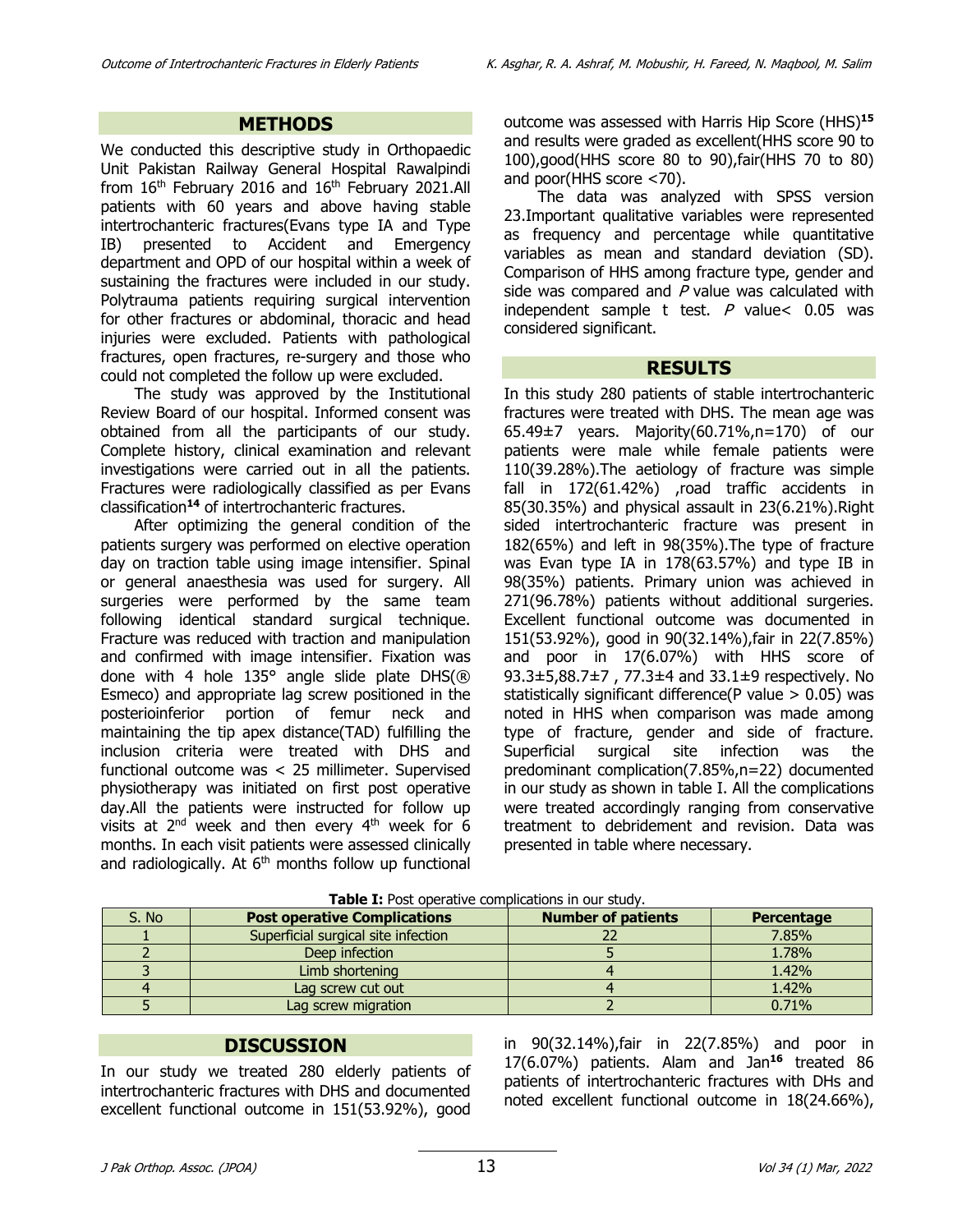good in 43(58.91%),fair in 9(12.33%) and poor in 3(4.11%) patients as per Kyle's criteria of assessment. Other local studies **17-19** also reported excellent to good functional outcome of intertrochanteric fractures in elderly when treated with DHS.

Our inclusion criteria was stable intertrochanteric fractures. Pirwani<sup>20</sup> however, treated 20 patients of stable intertrochanteric fractures and 20 unstable intertrochanteric fractures with DHS. Post operative assessment with Stinchfield Hip Assessment Score(SHAS) revealed excellent outcome in 28(70%), good in 5(12.5%),fair in 4(10%) and poor in 3(7.5%). Pirwani advocated the use of DHS for treating both stable and unstable intertrochanteric fractures.

The design of our study was descriptive. In one comparative study by Saarenpaa and colleagues**<sup>21</sup>** 134 patients were treated with either DHS or Gamma nailing and evaluated the results as per Standardised Audit of Hip Fractures in Europe (SAHFE) Hip fracture Follow-up Forms. The post operative walking ability was better in DHS group with lower mortality in DHS group than in gamma nailing group.

We adopted conventional technique of opening the fracture site with adequate incision followed by fixation with DHS. Lee and Huang treated**<sup>22</sup>** 122 patients with conventional and minimally invasive technique and noted that no statistically significant difference existed in the post operative functional outcome between the two methods.

We used 4 hole side plate of DHS in all of our cases. This was in accordance with the findings of Wang**<sup>23</sup>** as he demonstrated that shorter length (2 hole) side plate would result in higher stress on cortical screws and femur and plate pull out.

In our study anti-rotation 6.5mm cancellous screw was inserted in 80(28.57%) cases. Lag screw migration in 2(0.75%) of our cases did not have antirotation screw. Similar to our study Kim and Chang**<sup>24</sup>** reported screw migration in 12(31.6%) of their cases without anti-rotation screw. These authors concluded that lag screw migration can be prevented if antrotation screw is inserted alongwith lag screw.

Our study had few limitations. The design of our study was descriptive and follow up was short. Further studies are recommended to confirm our results.

# **CONCLUSION**

Elderly patients with stable intertrochanteric fractures treated with Dynamic Hip Screw(DHS) yielded excellent and good functional outcome in majority of our patients. We recommend DHS an implant of choice to treat stable intertrochanteric fractures in elderly patients. DHS has the added advantage of economic feasibility to the patients and easy learning curve for junior surgeons.

#### **Conflict of Interest:** None

#### **Grants/Funding:** None

# **REFERENCES**

- 1. Sozen T, Ozışık L, Başaran NÇ. An overview and management of osteoporosis. Eur J Rheumatol. 2017;4(1):46-56.
- 2. Tsuda T. Epidemiology of fragility fractures and fall prevention in the elderly: a systematic review of the literature. Curr Orthop Pract. 2017;28(6):580-585.
- 3. Hu ZS, Liu XL, Zhang YZ. Comparison of Proximal Femoral Geometry and Risk Factors between Femoral Neck Fractures and Femoral Intertrochanteric Fractures in an Elderly Chinese Population. Chin Med J (Engl). 2018;131(21):2524-2530.
- 4. Lu Y, Uppal HS. Hip Fractures: Relevant Anatomy, Classification, and Biomechanics of Fracture and Fixation. Geriatr Orthop Surg Rehabil. 2019;10:215-220.
- 5. Jang JM, Choi HS, Lee JS, Jeong KY, Hong HP, Ko SH. Femoral Intertrochanteric Fractures of the Patients in the Emergency Department due to Minor Falls: Special Consideration in the Middle-old to Oldest-old Patients. Ann Geriatr Med Res. 2019;23(3):125-132.
- 6. Leu TH, Chang WC, Lin JC, Lo C, Liang WM, Chang YJ, Shih DP, Wu CC, Cheng CF, Wei SJ. Incidence and excess mortality of hip fracture in young adults: a nationwide population-based cohort study. BMC Musculoskelet Disord. 2016;17:326-330.
- 7. Ju JB, Zhang PX, Jiang BG. Risk Factors for Functional Outcomes of the Elderly with Intertrochanteric Fracture: A Retrospective Cohort Study. Orthop Surg. 2019;11(4):643- 652.
- 8. Boissonneault A, Mener A, Schwartz A, Wilson J, Staley C, Schenker M. Impact of Frailty on 30- Day Morbidity and Mortality of Patients With Intertrochanteric Femur Fractures. Orthopedics. 2019;42(6):344-348.
- 9. Ibrahim S, Meleppuram JJ. A retrospective analysis of surgically-treated complex proximal femur fractures with proximal femoral locking